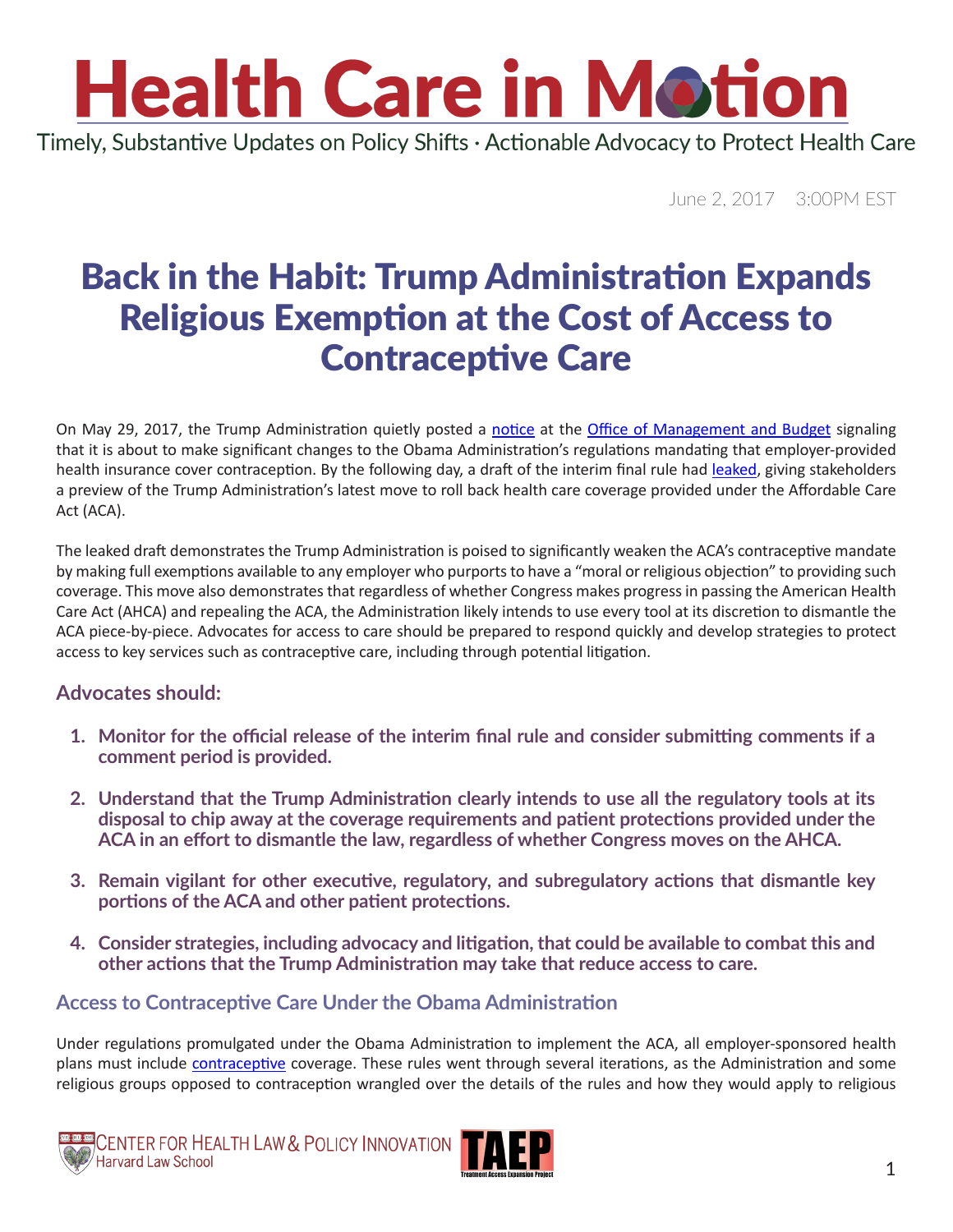organizations and other employers who objected to contraceptives on religious grounds. Ultimately, the Administration settled on a system whereby churches and houses of worship were exempt from the requirement while religious non-profit employers, such as religious hospitals and universities, who objected to providing coverage for religious reasons received more limited accommodations that still ensured contraceptive coverage to their employees.

Under this system, qualifying employers could simply notify either the Administration or their health plan of their objection in writing, and contraceptive coverage for their employees would be paid for directly from the health plan or the plan's thirdparty administrator. A religious non-profit was thus not required to contract, arrange, pay for, or refer employees seeking contraceptives, but these services remained available at no cost to women or the organization. This accommodation was designed to take these' concerns into account while preserving broad access to reproductive care under the ACA.

#### **Religious Freedom Clashes with Access to Care in Legal Battles**

While the accommodation offered by the Obama Administration applied to religious non-profits, it was not available to for-profit entities that objected to providing contraceptive coverage on religious grounds. A number of for-profit businesses challenged the contraceptive coverage mandate, culminating in the *[Burwell v. Hobby Lobby Stores Inc.](https://www.supremecourt.gov/opinions/13pdf/13-354_olp1.pdf)* Supreme Court decision in 2014. In *Hobby Lobby*, the Court found that under the [Religious Freedom Restoration Act](https://en.wikipedia.org/wiki/Religious_Freedom_Restoration_Act) (RFRA), certain forprofit corporations were also entitled to the same accommodation available to religious non-profit employers.

Under the RFRA, a law cannot substantially burden a person's exercise of religion, even if the law is generally applicable and not meant to target the exercise of religion. The RFRA provides an exception if the law serves a compelling governmental interest and is the least restrictive means of furthering that interest. Noting that the Obama Administration had already provided a less restrictive alternative for religious non-profits, the Court in *Hobby Lobby* held that the contraceptive coverage requirement as applied to closely held for-profit corporations with religious objections violated the RFRA. In response to the *Hobby Lobby* decision, the Obama Administration [extended](https://www.cms.gov/cciio/resources/fact-sheets-and-faqs/womens-preven-02012013.html) the accommodation discussed above to certain for-profit entities. After the *Hobby Lobby* decision and the Administration's response, nearly every health plan, with the exception of certain plans sponsored by churches and religious orders and ["grandfathered](http://khn.org/news/grandfathered-plans-faq/)" plans,<sup>1</sup> provided contraceptive coverage at no cost sharing to enrollees, but some provided this coverage through the accommodation.

Despite the accommodation provided, some religious organizations argued that even notifying the Administration of their objections substantially burdened their exercise of religion. In their view, this made them complicit in the provision and use of contraceptives. Instead of an accommodation, these organizations sought a full exemption that was only available to churches and houses of worship. One such organization, the Little Sisters of the Poor, a religious order than maintains homes for low-income elderly individuals, challenged the accommodation on this ground. Their case, *[Little Sisters of the](http://law.justia.com/cases/federal/appellate-courts/ca10/13-1540/13-1540-2015-07-14.html)  [Poor Home for the Aged v. Burwell](http://law.justia.com/cases/federal/appellate-courts/ca10/13-1540/13-1540-2015-07-14.html),* reached the Court of Appeals for the Tenth Circuit in 2015. The Tenth Circuit found that the accommodation process was not enough to substantially burden the exercise of religion of the Little Sisters of the Poor, and their claim was denied.

Several other religious non-profits like the Little Sisters filed similar challenges in other jurisdictions, and these claims were largely denied on comparable grounds. At this point, the Supreme Court consolidated *Little Sisters* with six other similar cases and agreed to hear their cases in *[Zubik v. Burwell](https://www.supremecourt.gov/opinions/15pdf/14-1418_8758.pdf)* (2016). Ultimately, the Supreme Court did not make a substantive

<sup>1</sup> This refers to health plans that remained in effect when the ACA was passed. These plans are exempt from certain ACA requirements, include the mandate to provide preventive benefits without cost sharing.



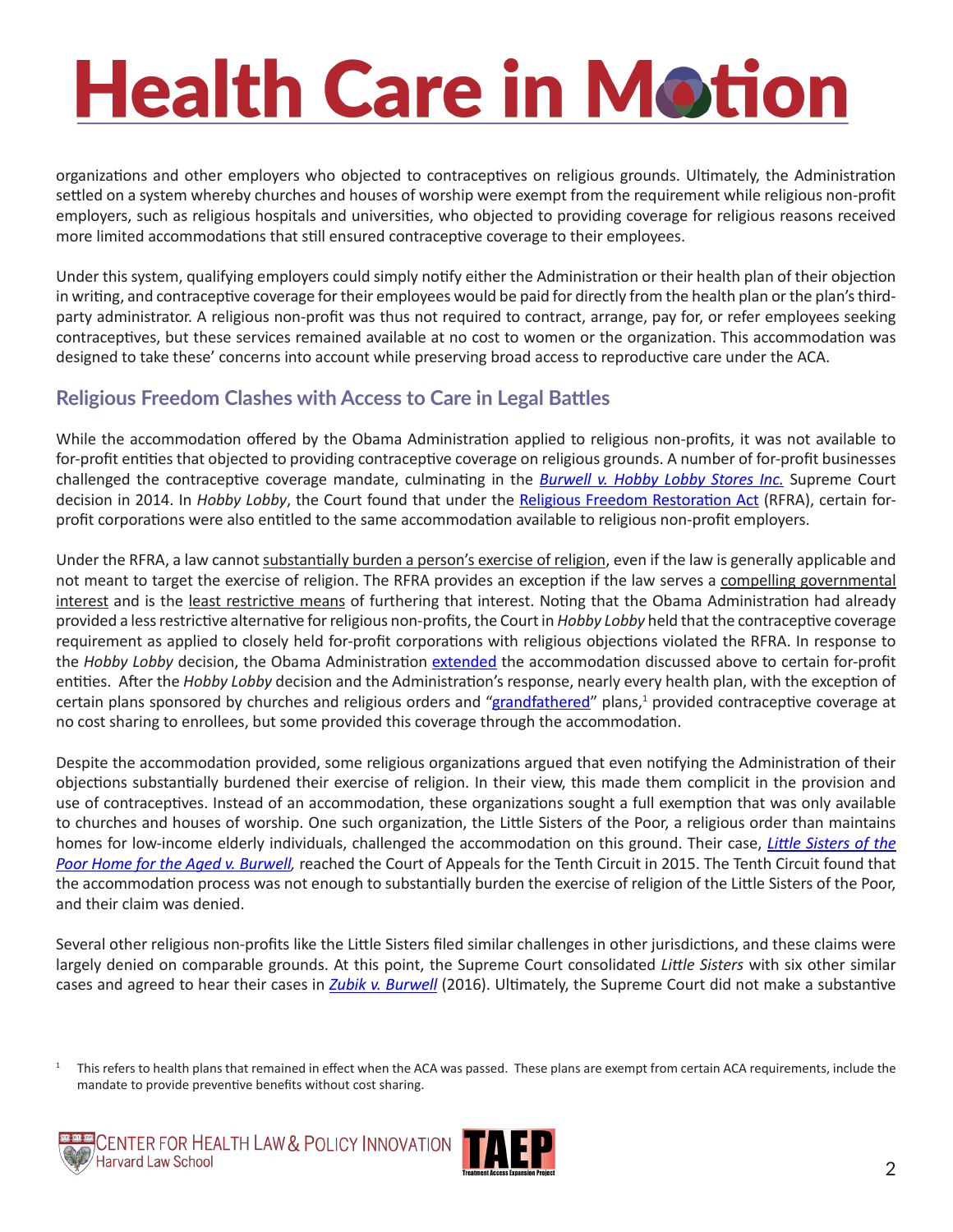determination of the issue. Instead, the Court vacated the decisions of the lower courts and sent them back to their respective originating jurisdictions, in the hope that the parties would settle and find a method whereby contraceptive coverage could be provided to the religious organizations' employees, without the organizations having to notify the Administration or their health plans. However, neither the Obama Administration nor the Trump Administration found a way to amend the accommodation process in this manner.

#### **President Trump's Executive Order and Administrative Rulemaking**

On May 4, 2017, President Donald Trump issued an [executive order](https://www.whitehouse.gov/the-press-office/2017/05/04/presidential-executive-order-promoting-free-speech-and-religious-liberty) titled "Promoting Free Speech and Religious Liberty." With respect to the contraceptive coverage requirement, the executive order directs the Administration to "consider issuing amending regulations, consistent with applicable law, to address conscience-based objections to the preventive-care mandate. . ." The Administration's intentions were quite clear, as the Little Sisters of the Poor joined President Trump for a Rose Garden celebration of the executive order. Indeed, shortly after this order was issued, Secretary of Health and Human Services (HHS) [Tom Price](https://www.hhs.gov/about/leadership/secretary/thomas-e-price-md/index.html) issued a [statement](https://www.hhs.gov/about/news/2017/05/04/secretary-price-welcomes-opportunity-to-reexamine-contraception-mandate.html) clarifying that HHS would carry out the executive order by reexamining the contraceptive coverage requirement. On May 23, 2017, the [Office of Management and Budget](https://www.whitehouse.gov/omb) posted a [notice](https://www.reginfo.gov/public/do/eoDetails?rrid=127381) indicating that they are reviewing an interim final rule<sup>2</sup> designed to carry out President Trump's executive order and substantially weaken the contraceptive coverage requirement.

While the final details of the rule may change, a [leaked draft](https://www.documentcloud.org/documents/3761268-Preventive-Services-Final-Rule-0.html) of the rule, dated May 23, 2017, provides insight into how the Administration plans to change the longstanding requirement that most health plans provide contraceptive coverage at no cost to women. The interim final rule would broadly expand the exemption currently available only to churches and houses of worship to any employer that objects to providing contraceptive coverage on religious *or* moral grounds. In contrast to the accommodation process discussed above, any organization with religious or moral objections may obtain a full exemption, entirely releasing them from any obligation to provide coverage of contraceptives to their employees. Objecting employers would be under no obligation to notify the Administration of their objections, but must clearly state in their health plan documents that they do not cover contraceptives. This would substantially widen the exemption to every kind of employer, including large publicly traded companies, universities, and more. As the [National Women's Law Center](https://nwlc.org/) notes, this rule may cause hundreds of thousands of women to [lose access](https://nwlc.org/press-releases/leaked-birth-control-rule-is-expansive-and-an-affront-to-women/) to no-cost contraceptives they currently have under the ACA.

This represents a dramatic shift away from the previous Administration's efforts to ensure that women have access to the services they need to control their reproductive health. The Trump Administration's willingness to expand the narrow exemption from the contraceptive coverage requirement indicates that the Administration places the religious and moral values of employers over access to care for their employees. This underscores the importance of the need for advocates to closely watch the Administration for any regulatory changes that may undermine access to care. President Trump's executive order, and the Administration's actions implementing it through this interim final rule, shows that the Administration is willing to use any tool at its disposal to dismantle the ACA piecemeal, even if the majority in Congress is temporarily stalled in their push to repeal and replace the ACA with the American Health Care Act. As such, advocates should continue to monitor and respond to developments by the Administration and not become solely focused on Congress and the American Health Care Act.

#### **Potential Litigation Challenges to the New Rule**

As noted above, the Trump Administration's change is expected to be released in the form of an interim final rule. As such,

<sup>2</sup> An interim final rule becomes effective after publication, and does not go through the advance notice and comment period that most regulations are subject to. A public comment period will follow publication of the rule.



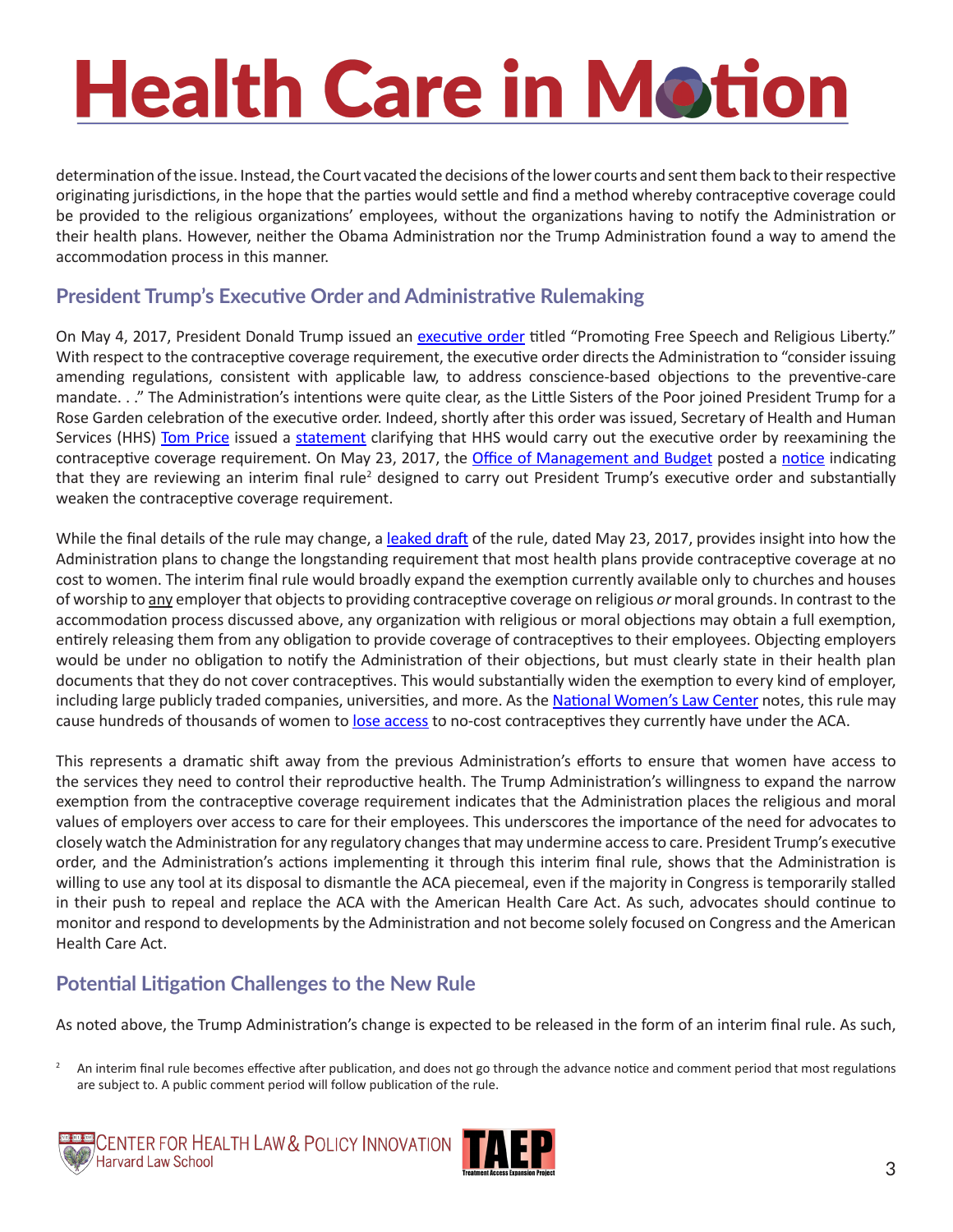it would be effective upon issue, and while there would most likely be a comment period, the Administration is under no obligation to make subsequent changes or respond to comments received from the public. It is likely, then, that advocates wishing to combat the rule will have to pursue litigation.

#### **Procedural Challenges**

One important part of this interim final rule is the urgency with which it is proposed to be implemented. The Trump Administration is proposing to put its new policy into effect immediately upon its publication without going through the normal process of "notice and comment" that generally applies to all new regulations. In anticipation of legal challenges to the new regulation, the leaked draft contains a justification for skipping this important procedural step. This justification rests on two primary grounds. The first cites to the extensive process that the prior rule was subjected to under President Obama. The second justification invokes what is called a "good cause" exception to the normal process. Under this exception, agencies are relieved from the normal procedural requirements when new regulations are needed to remedy some sort of emergency. In this case the Trump Administration is arguing that the existence of lawsuits around the country involving employers seeking to escape the ACA's contraception requirements constitute just such an emergency.

Any potential challenge to this interim final rule is likely to attack both of these justifications as pretext. In the case of the first justification, plaintiffs will point out that prior notice and comment took place in substantially different circumstances. Comments elicited on the issue of a broad-based granting of exceptions to the contraceptive mandate would likely differ substantively from those reviewed in the prior process.

With respect to the second justification, challengers would likely distinguish the "good cause" offered here from prior instances where courts approved of exceptions in emergency circumstances. For example, the court in *[Utility Solid Waste](https://scholar.google.com/scholar_case?case=15783006443225543663&hl=en&as_sdt=6&as_vis=1&oi=scholarr)  [Activities Group v. E.P.A](https://scholar.google.com/scholar_case?case=15783006443225543663&hl=en&as_sdt=6&as_vis=1&oi=scholarr).* (2001) rejected an attempt to skip the normal notice and comment process for a new environmental regulation absent an indication that the current state of affairs, as it stood before the regulation, posed an immediate threat to environment or human health, or that some sort of similar, new emergency had arisen*.* 

As the Court of Appeals for the D.C. Circuit noted in *[Jifry v. FAA](https://scholar.google.com/scholar_case?case=5943026651522186580&hl=en&as_sdt=6&as_vis=1&oi=scholarr)* (2004), a procedural challenge on these grounds will be aided by the general rule that "the 'good cause' exception to notice and comment rulemaking is to be 'narrowly construed and only reluctantly countenanced.'" Nevertheless, a lawsuit brought on procedural grounds, even if successful, may only delay, rather than defeat the Trump Administration's agenda here. As with the successful challenges to Trump's executive orders on immigration, this species of challenge would only require the Administration to put the proposed regulations through a more thorough public vetting before they became effective.

#### **Substantive Challenges**

While the effect of a successful substantive challenge would be far more profound, the prospect of such a lawsuit is less certain. Under the ACA's anti-discrimination provision—known as [Section 1557](https://www.hhs.gov/civil-rights/for-individuals/section-1557/)—discrimination in the health care setting is prohibited on the grounds enumerated in four different preexisting civil rights laws. This includes Title IX, which prohibits discrimination on the grounds of sex. Section 1557 applies to all health programs and activities, any part of which receives federal financial assistance from any federal agency. Challengers are likely to invoke the gender-based protections found in Section 1557 in any lawsuit brought against the interim final rule. The jurisprudence under this provision remains underdeveloped, and it is difficult to predict the fate of such a challenge. Nevertheless, in the regulatory rulemaking process around the [original interpretation of the ACA offered by HHS](https://www.gpo.gov/fdsys/pkg/FR-2015-07-14/pdf/2015-17076.pdf) in 2013 identified the "compelling government interest" in